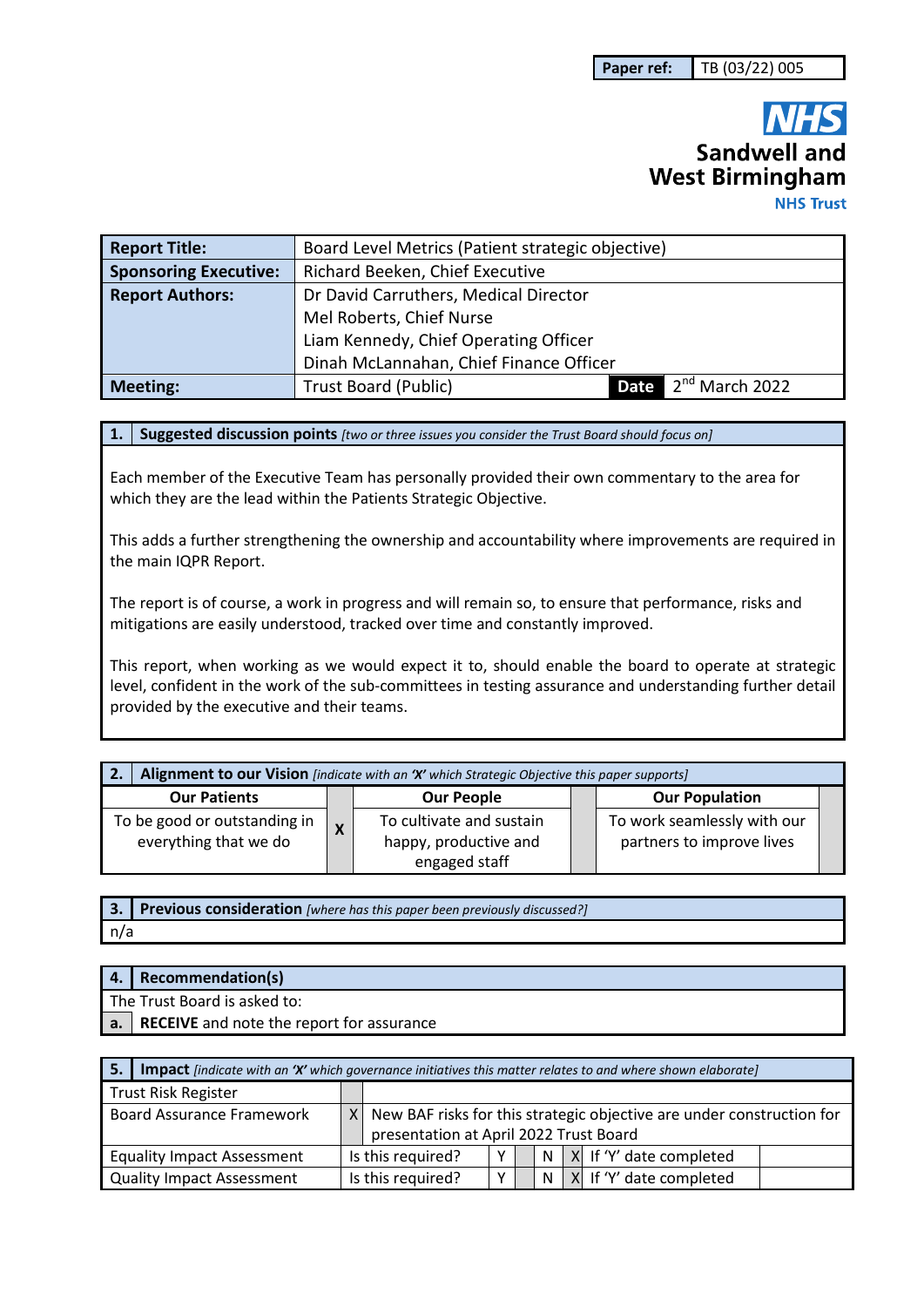# **SANDWELL AND WEST BIRMINGHAM NHS TRUST**

# **Report to the Public Trust Board: 2nd March 2022**

# **Board Level Metrics for Patients**

| <b>CQC Domain</b>                                                                                                                                                                                                                                                                                                                                                                                                                                                                                                                                                       | <b>Safe</b>         |  |  |  |
|-------------------------------------------------------------------------------------------------------------------------------------------------------------------------------------------------------------------------------------------------------------------------------------------------------------------------------------------------------------------------------------------------------------------------------------------------------------------------------------------------------------------------------------------------------------------------|---------------------|--|--|--|
| <b>Trust Strategic Objective</b>                                                                                                                                                                                                                                                                                                                                                                                                                                                                                                                                        | <b>Our patients</b> |  |  |  |
| Executive Lead(s): Medical Director & Chief Nurse                                                                                                                                                                                                                                                                                                                                                                                                                                                                                                                       |                     |  |  |  |
| Hospital Standardised Mortality Rate (HSMR) - Overall (monthly)<br>HSMR and SHMI continue to show overall improvement. Latest data available is for October 2021.<br>The 12 month rolling HSMR remains high at 125 but shows a continuous improving trend, with levels<br>>130 prior to august 21. The monthly HSMR for October was 107, so no longer an outlier when<br>compared with peers                                                                                                                                                                            |                     |  |  |  |
| Summary Hospital-level Mortality Index (SHMI) (monthly)<br>SHMI for September 2021 was 106 and a 12 month cumulative value of 113.6, both showing an<br>improving trend. Leasowes hospital continues to have a high SHMI and HSMR and Quality<br>Improvement is ongoing, with a focus on the Clerking Template change to reflect co-morbidities.<br>Work ongoing to improve coding issues. We expect the improvement to be reflected in the next 3-6<br>months. A difference in weekend v weekday admission deaths is being reviewed as widening trend<br>has appeared. |                     |  |  |  |
| <b>C.Difficile (Post 48 hours)</b><br>No exceptions to report this month                                                                                                                                                                                                                                                                                                                                                                                                                                                                                                |                     |  |  |  |
| E Coli Bacteraemia (Post 48 Hours)<br>No exceptions to report this month                                                                                                                                                                                                                                                                                                                                                                                                                                                                                                |                     |  |  |  |
| <b>MRSA-Bacteraemia</b><br>No updates to previous month                                                                                                                                                                                                                                                                                                                                                                                                                                                                                                                 |                     |  |  |  |
| Doctor - Safe Staffing (FTE)<br>This continues to be monitored with an approach on how to move staff when wards understaffed in<br>short term being considered.                                                                                                                                                                                                                                                                                                                                                                                                         |                     |  |  |  |
| Hospital Standardised Mortality Rate (HSMR) - Overall (monthly)<br>HSMR and SHMI continue to show overall improvement. Latest data available is for October 2021.<br>The 12 month rolling HSMR remains high at 125 but shows a continuous improving trend, with levels<br>>130 prior to august 21. The monthly HSMR for October was 107, so no longer an outlier when<br>compared with peers                                                                                                                                                                            |                     |  |  |  |
| Summary Hospital-level Mortality Index (SHMI) (monthly)<br>SHMI for September 2021 was 106 and a 12 month cumulative value of 113.6, both showing an<br>improving trend. Leasowes hospital continues to have a high SHMI and HSMR and Quality<br>Improvement is ongoing, with a focus on the Clerking Template change to reflect co-morbidities.                                                                                                                                                                                                                        |                     |  |  |  |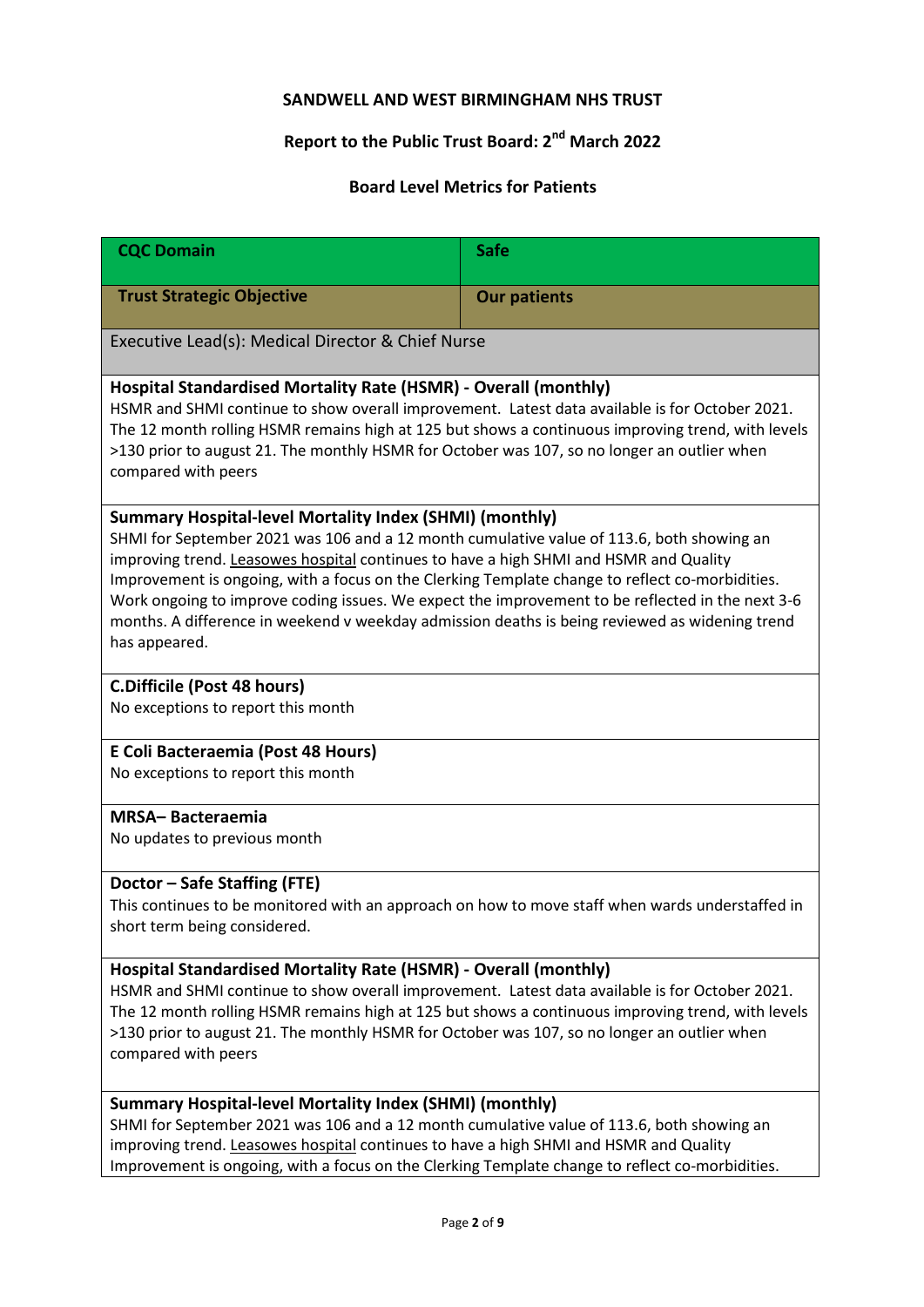Work ongoing to improve coding issues. We expect the improvement to be reflected in the next 3-6 months. A difference in weekend v weekday admission deaths is being reviewed as widening trend has appeared.

#### **C.Difficile (Post 48 hours)**

No exceptions to report this month

#### **Nursing – Safe Staffing**

Data taken from February 2022 ESR (update 10/02/22) shows Registered Nursing vacancies (Band 5, 6, 7) at 110.57wte.The overall vacancy gap is 5% however this data includes a number of wards and services that currently are closed.

The table below shows the vacancy position for each of the clinical group position excluding closed ward areas:

#### **Table 1: Registered Nurse vacancy position by group (February 2022)**

| <b>Group</b>    | <b>RN Vacancy</b> | <b>Comments</b>                                                                                                          | <b>Hotspots</b>                                              | Plan                                                                                                                                                                       |
|-----------------|-------------------|--------------------------------------------------------------------------------------------------------------------------|--------------------------------------------------------------|----------------------------------------------------------------------------------------------------------------------------------------------------------------------------|
| Corporate       | $-5.03$           | small wte gaps                                                                                                           | None                                                         | <b>NA</b>                                                                                                                                                                  |
| Radiology       | $-2.19$           | New recruits<br>from IR<br>programme<br>identified to fill<br>gap                                                        | None                                                         | Monitoring                                                                                                                                                                 |
| <b>MEC</b>      | $+45.47$          | *50wte band 5<br>substantive<br>staff recruited<br>and deployed<br>to support<br>winter pressure<br>across the<br>group. | None                                                         | Monitor<br>Group will<br>require a plan<br>for staff<br>deployment<br>when future<br>workforce plans<br>agreed                                                             |
| <b>PCT</b>      | $-20.52$          | <b>Allocated 8wte</b><br>from Feb 22<br>cohort of new<br>starters.                                                       | <b>District Nursing</b><br>Services and<br>Henderson<br>Ward | Group are<br>currently<br>reviewing bed<br>plan.<br>IR programme<br>leads working<br>with partners to<br>secure nurses<br>from overseas<br>with<br>community<br>experience |
| Surgical        | $-3.78$           | This data                                                                                                                | <b>Additional staff</b>                                      |                                                                                                                                                                            |
| <b>Services</b> |                   | includes                                                                                                                 | have been                                                    |                                                                                                                                                                            |
|                 |                   | theatre                                                                                                                  | allocated to                                                 |                                                                                                                                                                            |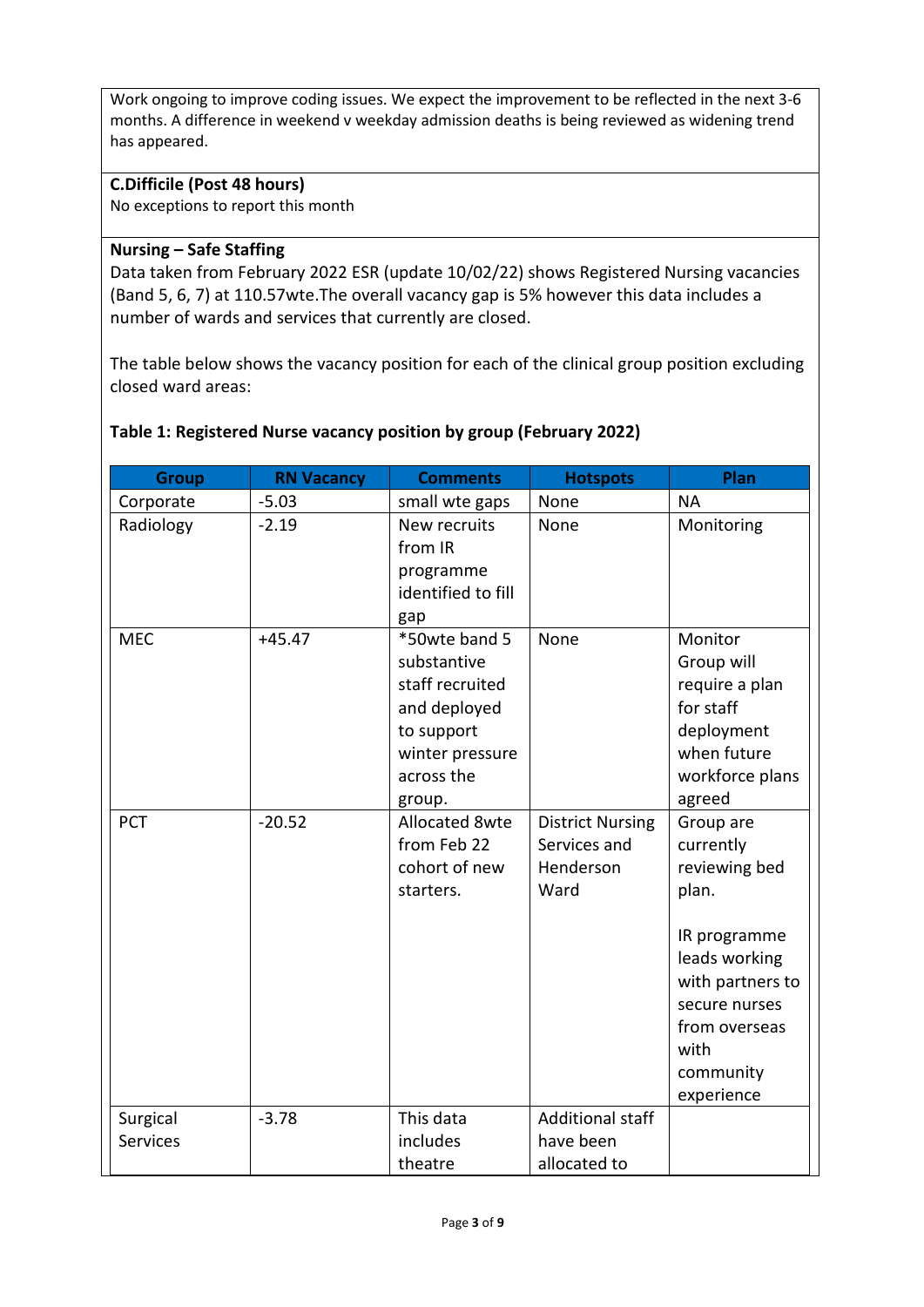|             |          | workforce      | theatres from    |  |
|-------------|----------|----------------|------------------|--|
|             |          | Registered     | IR co-horts for  |  |
|             |          | Nursing, ODP   | March 22         |  |
|             |          | (band 5 and 6) | onwards to       |  |
|             |          | and band 4     | support surgical |  |
|             |          | <b>TAPs</b>    | recovery plans   |  |
| Women's and | $-50.09$ |                | $-33.66$ are     |  |
| Children    |          |                | band 6           |  |
|             |          |                | vacancies        |  |
|             |          |                | 27.48 vacancies  |  |
|             |          |                | gap is in Health |  |
|             |          |                | Visiting         |  |
|             |          |                | 14.64 Band 5     |  |
|             |          |                | vacancies        |  |
|             |          |                | mainly across    |  |
|             |          |                | CECU and         |  |
|             |          |                | gynae. ward      |  |

By April 2022 the Trust over the last 12 months will have recruited over 330wte Band 5 Registered Nurses. MEC currently are over-established by 50wte band 5 RNs. These staff have been deployed to support unfunded wards (D27,D30, N1) , unfunded beds on the Sandwell site –P5, OPAU and L4 and L5 who have previously had a workforce plan based on seasonal pressures , ED departments (specifically at Sandwell) and winter NIV demand.

A successful funding bid to recruit a further 120 international nurses, alongside local recruitment will provide further assurance in regard to the workforce challenges and transformation and acute medicine pathway changes.

Daily assurance meetings are in placed to monitor the staffing position on a shift by shift basis against the Safer Staffing Quality Assurance Frame Work and the safer staffing tool shows that in January 2022 patient acuity was in line with previous months:



Graph 1 : January 2022 Patient Acuity Data by Site:

# **Band 4 ( Nursing Associate and Nurse Practitioners)**

The data above does not include Band 4 Nursing position**,** in February 2022 the Trust employed 48.1wte Nursing Associates and Nurse Practitioners a further 53.60wte staff are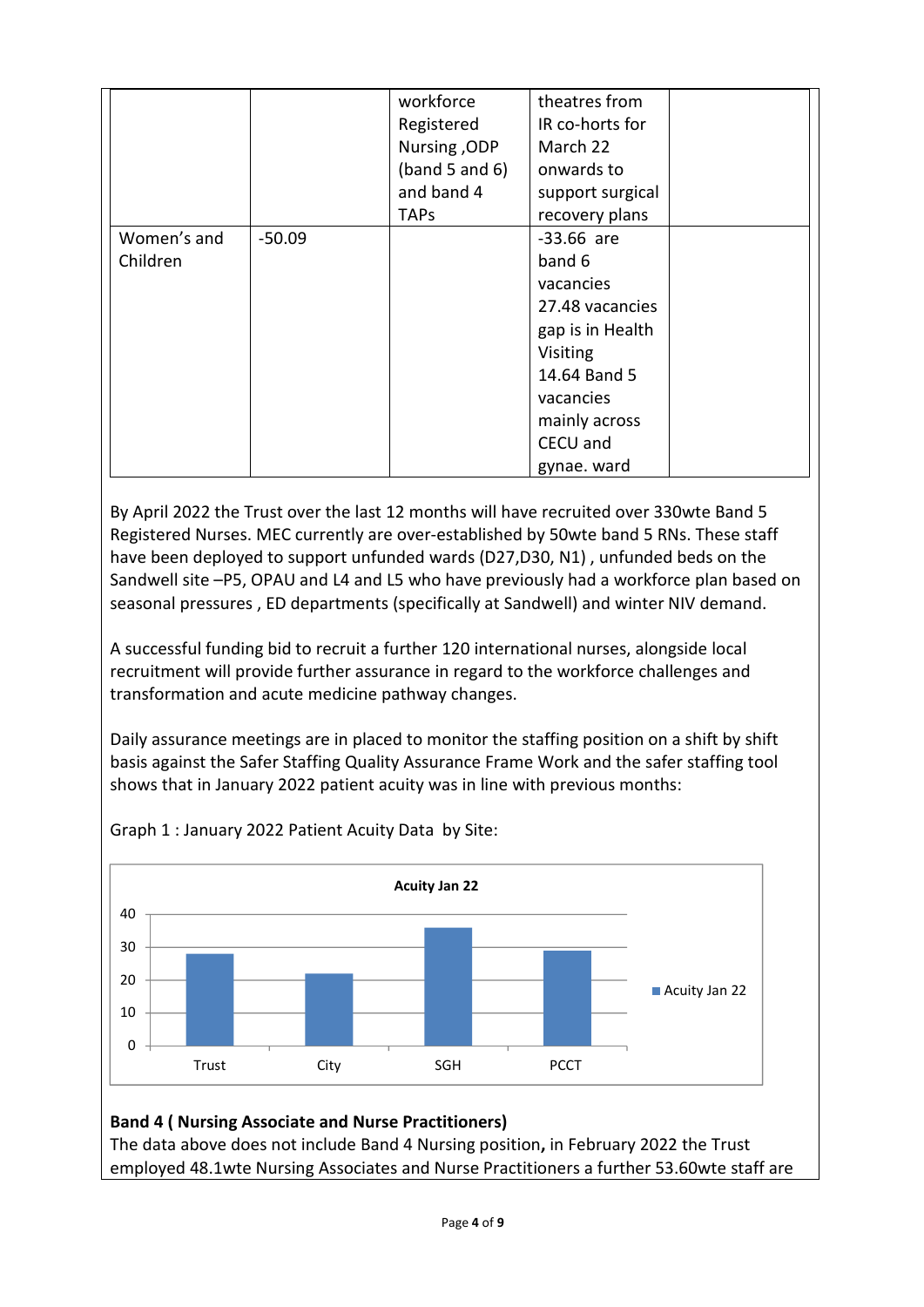deployed across the clinical groups In Trainee Associate Nursing roles.

# **Temporary Staffing**:

Registered Nursing temporary staffing fill remains stable, in January 2022 67% of shifts were filled by bank staff, 10% by agency and 20% unfilled. The Trust is part of an ICS Resourcing work-stream working with NHSEi focusing on a collaborative bank approach across Black Country NHS health organisations.

# **HCA – Safe Staffing**

The HCA trust staffing position is complicated by the 2019 changes that uplifted a significant proportion of HCA staff to a Band 3. The staffing position for each clinical group for Band 2 and 3 HCA is shown below:

| Group        | <b>Band</b>    | <b>Funded WTE</b> | <b>Actual</b> | <b>Position</b> |
|--------------|----------------|-------------------|---------------|-----------------|
| <b>MEC</b>   | 3              | 170.02            | 208.62        |                 |
|              | $\overline{2}$ | 98.39             | 56.51         |                 |
| Total        |                | 268.41            | 264.51        | $-3.9$          |
|              |                |                   |               |                 |
| <b>PCT</b>   | 3              | 97.54             | 84.95         |                 |
|              | $\overline{2}$ | 12.86             | 10.75         |                 |
| Total        |                | 110.4             | 95.7          | $-14.7$         |
| <b>SSC</b>   | 3              | 130.56            | 94.34         |                 |
|              | $\overline{2}$ | 8.28              | 57.           |                 |
| Total        |                | 138.84            | 151.71        | $+12.91$        |
|              |                |                   |               |                 |
| W&C          | 3              | 45.45             | 35.27         |                 |
|              | $\overline{2}$ | 0                 | 3.13          |                 |
| <b>Total</b> |                | 45.45             | 38.33         | $-7.12$         |
|              |                | 452.7             | 454.55        | $+1.85$         |

The information highlights that currently the unfunded capacity in MEC is predominately being supported by HCA bank workers.

A HCA recruitment campaign has now been implemented to support recruitment of substantive staff and bank workers.

| <b>CQC Domain</b>                    | <b>Caring</b>       |
|--------------------------------------|---------------------|
| <b>Trust Strategic Objective</b>     | <b>Our patients</b> |
| Executive Lead(s): Chief Nurse       |                     |
| <b>FFT Recommended % Recommended</b> |                     |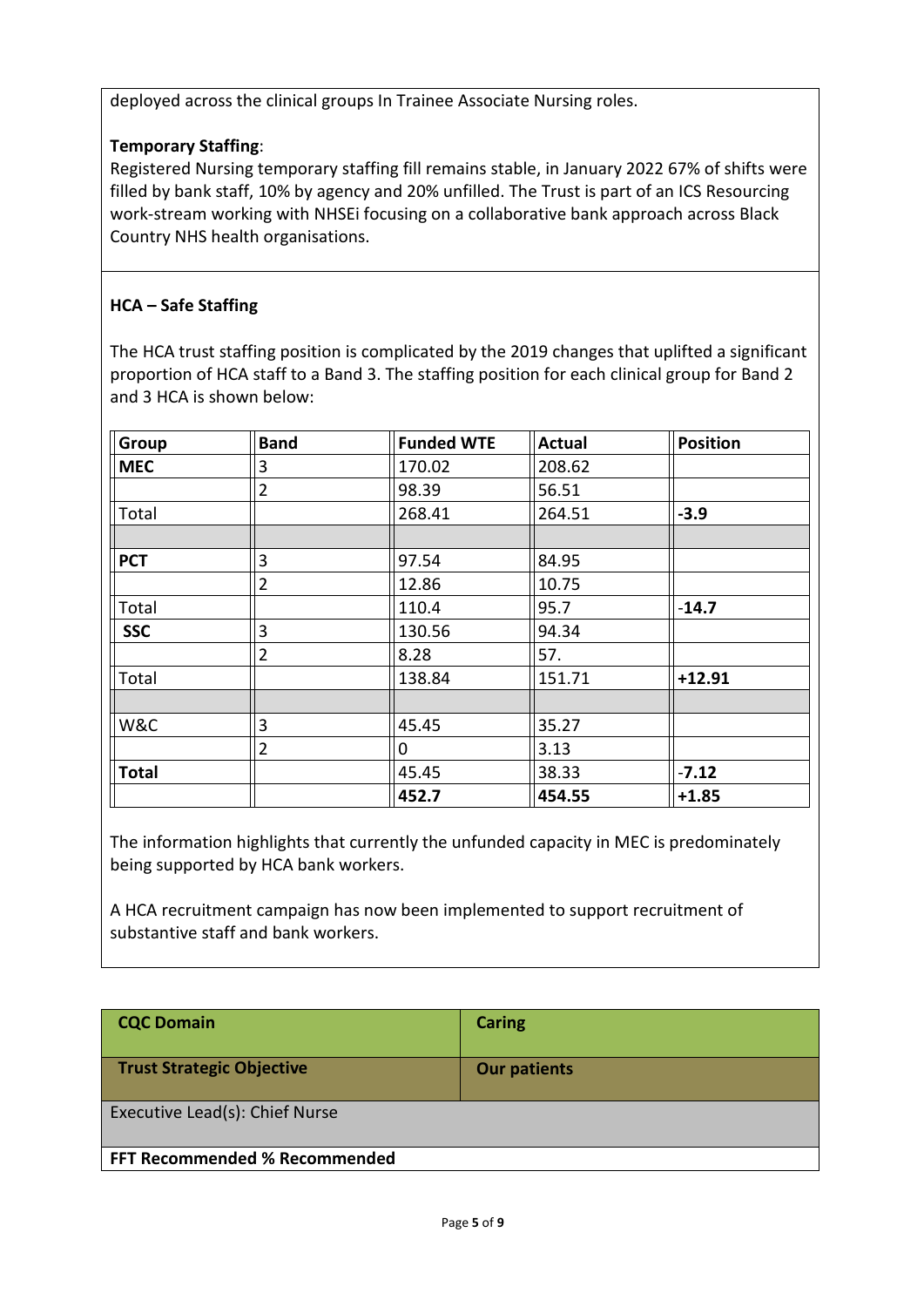The new Patient Involvement and Insight Lead commenced in post January 2022. Initial analysis and benchmarking work has commenced.

Analysis of Trust performance across the most recent CQC national patient experience surveys (Inpatient, Maternity, Children and Young People and Urgent and Emergency Care) is being conducted. This includes benchmark comparisons across each modality of care nationally and regionally.

Ratings compared regionally and nationally across all FFT activity (Inpatient/Day Case, Urgent and Emergency Care, Maternity, Outpatients) is under analysis, alongside Trust FFT qualitative data.

The outcome of this analysis, alongside benchmarking against the NICE Patient Experience Guidance and NHSI Patient Experience Improvement Framework, will be presented April 2022.

# **FFT Recommended % Responded**

See above update for *FFT Recommended % Recommended*.

#### **Perfect Ward**

As of February the data from Tendable has been included within the Board Level Metrics as the executive level dashboard provides the required information without the Trust needing access to the raw data.

Currently 57 areas across the organisation are completing the audits on a monthly basis, with a total of 540 registered users across the Trust. A small number of areas have yet to commence the audit process; however, work is ongoing to finalise question sets by the end of February 2022.

We are working with the company to explore their ward accreditation programmes and how this could further support the Fundamentals of Care improvement programme.

| <b>CQC Domain</b>                | <b>Responsive</b>   |
|----------------------------------|---------------------|
| <b>Trust Strategic Objective</b> | <b>Our patients</b> |

Executive Lead(s): Chief Operating Officer

# **Emergency Care 4-Hour Waits**

Performance improved slightly in January and we remain in the second quartile nationally for EAS performance. Our difficulties remain in utilising Same day emergency care (SDEC) to support Emergency Department (ED) footfall and timely discharges to ensure that we have ample flow through the hospital. This is compounded by increasing ambulance conveyancing from the Birmingham and Solihull region due to their pressures. Our increased SDEC staffing modelling will take effect from February which should increase footfall through the unit and support ED performance.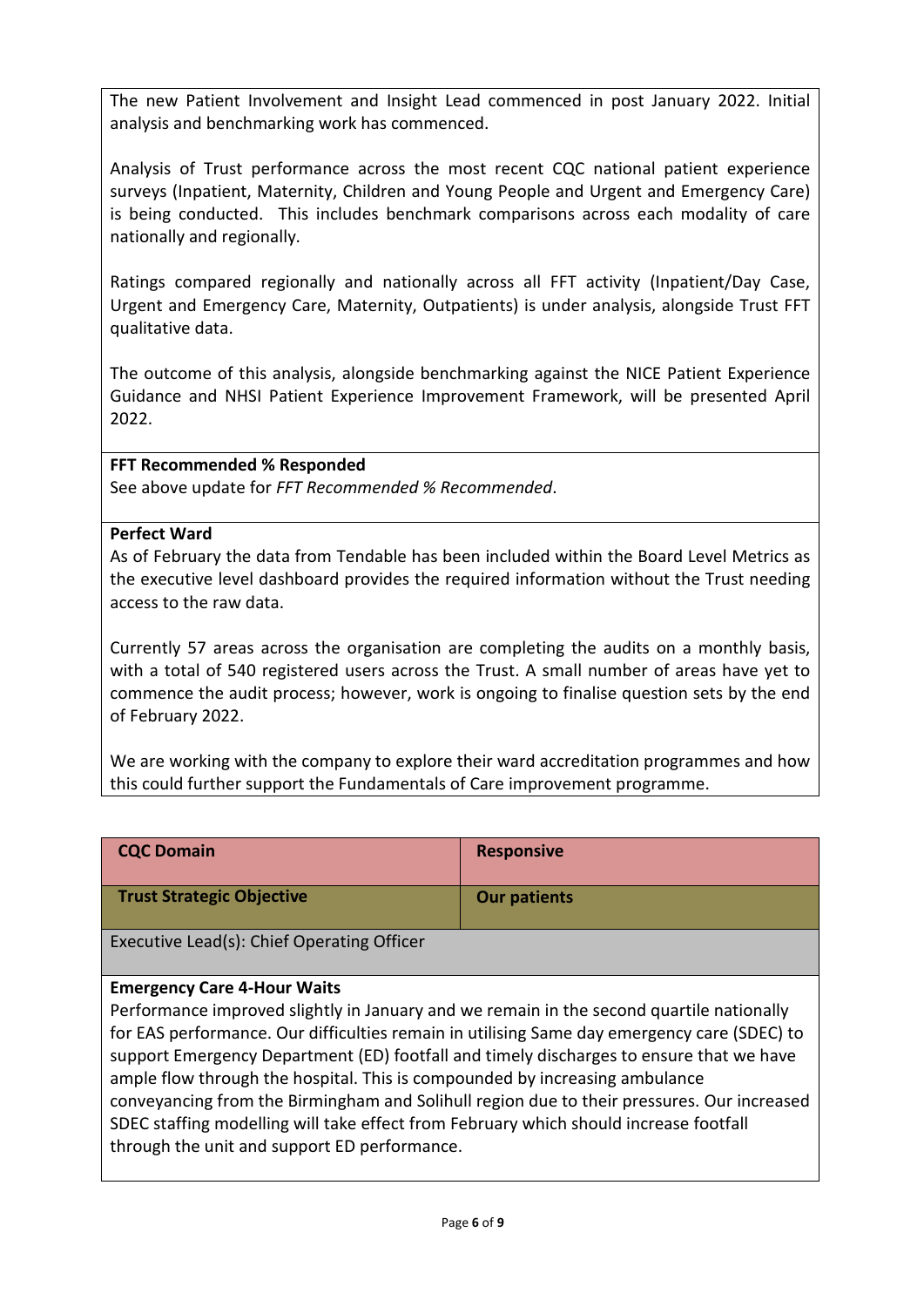### **Attendances (including Malling)**

Our attendance figures remain high, we remain  $20<sup>th</sup>$  nationally of all ED attendee's and this excludes the Urgent Treatment Centre data from West Birmingham which will be included from April. It is difficult to manage these numbers through ED departments with historic estate. The streaming to SDEC will help support the reduction in ED attendances.

#### **RTT – Incomplete Pathway (18 weeks)**

We are focusing on clearing our 104 week waits, which we will have cleared by the  $15<sup>th</sup>$ March, our P2 breached patients including cancer patients and further reduction of our 90+ week patients which have reduced by over 50% in the last 2 months. However, this has led to a small reduction in our referral to treatment (RTT) performance, but we anticipate from June 2022, we will start to see a noticeable improvement in RTT and a return to the outstanding delivery we saw pre Covid.

# **62 Day (urgent GP Referral to Treatment) Excluding Rare Cancers**

We have returned to the upper quartile nationally for our Cancer 62 day standard, despite significant delays in pathology results for several of our tumour sites. January will see a small reduction, caused by patient choice over the festive period, but we will return to delivery in February and looking to recover back to above national standard by the end of Q1 22/23

| <b>CQC Domain</b>                | <b>Effective</b>    |
|----------------------------------|---------------------|
| <b>Trust Strategic Objective</b> | <b>Our patients</b> |

Executive Lead(s): Chief Operating Officer

**Emergency Readmissions (within 30 Days) – Overall (exc. Deaths and Stillbirths) Month** We can see a significant statistical improvement of re-admissions, below the national standards and below our Pre-Covid position on emergency re-admission. The 48 hour follow up of all discharges is ensuring that we tackle any potential issues early in the pathway

#### **SDEC Delivered in correct location**

The workforce for SDEC has been implemented for the City site, as of the middle of February. We are aiming to implement a similar staffing model at Sandwell at the beginning of March. We have seen a small improvement month on month in SDEC, but the staffing models will hopefully start to provide a greater improvement. The process and usage has recently been supported by the national emergency care intensive support team and feedback will be provided at the beginning of March.

| <b>CQC Domain</b>                        | Use of Resources    |
|------------------------------------------|---------------------|
| <b>Trust Strategic Objective</b>         | <b>Our patients</b> |
| Executive Lead(s): Chief Finance Officer |                     |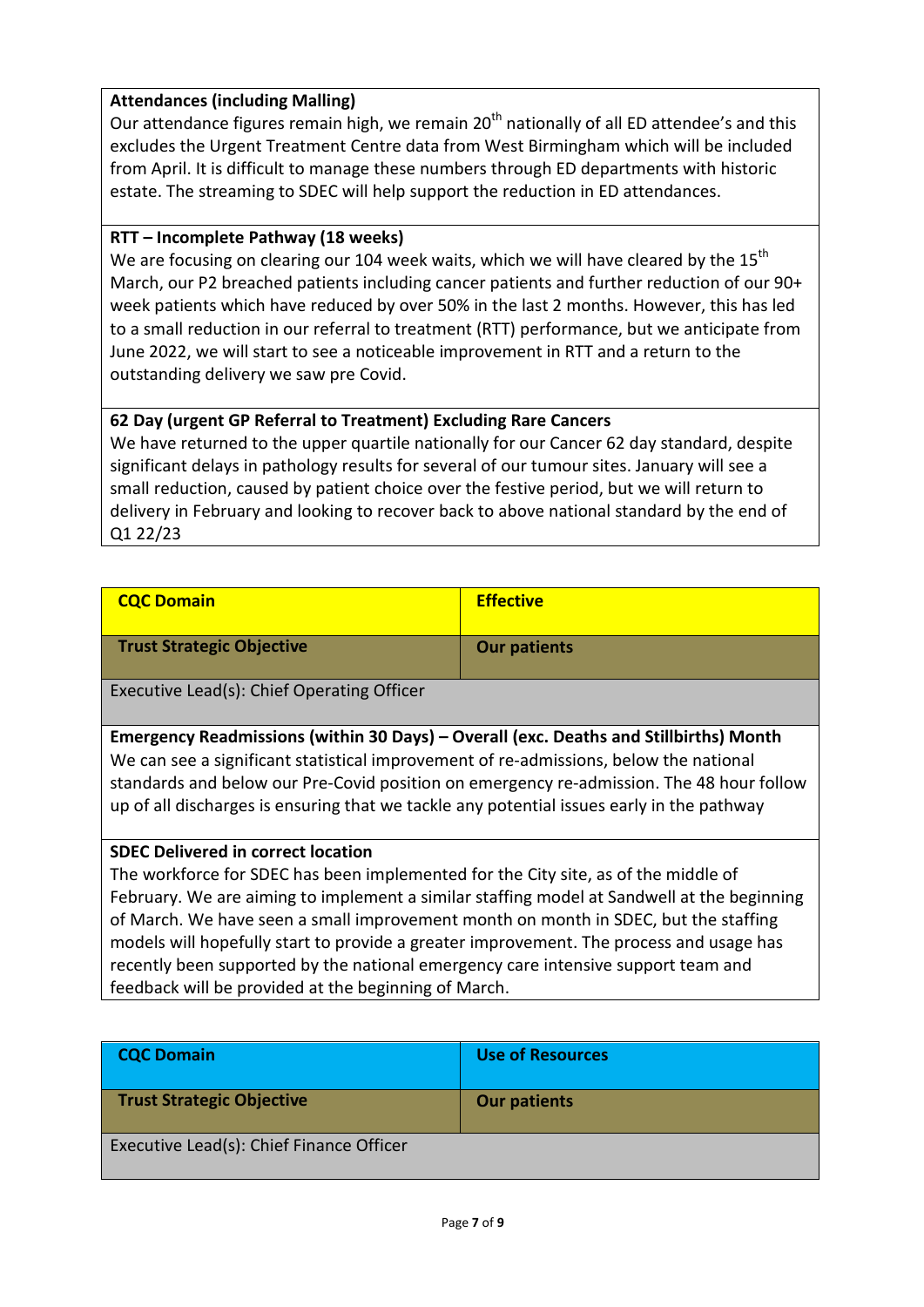# **Performance Against Better Practice Performance Compliance**

The month 6 Board Report set out actions required to achieve the target of paying 95% of invoices (not disputed) within 30 days of receipt. The Trust had been very close to the target for some months following significant improvement during the pandemic when the team were working almost exclusively at home and we are now reporting achievement from Month 7 onwards. The key action that has pushed the Trust over the target has been to measure performance against invoice received date (in accordance with the guidance) rather than the invoice date itself. Further actions continue to be implemented to improve the position further:

- Increasing the number of BACS processing runs each week (Q4 of 21/22)
- Planned trust wide communications to encourage timely receipting and dispute resolution (February 2022)
- Implementing a Supplier Portal enabling suppliers to upload invoices directly and allow them to see and assist in progress on invoice approval and payment
- Working with Oracle to identify Invoice hold information in specific circumstances which allows us to exclude the invoice from our performance measure.

### **Performance Against Better Value Quality Care Plan (£000's)**

The Trust set an efficiency target of £13.2m for 2122, in line with the MMUH LTFM expectations. This is equivalent to 2.2% (£600m turnover). National efficiency requirement is 1.1% (0.28% in H1 and 0.82% in H2, £6.6m). Current forecast in year is c£8.3m (FYE £9m). Underperformance therefore reflected in the SPC chart is against the internal plan. The conclusion is that the Trust is expecting to deliver enough to meet national efficiency targets in 2122. Through the MMUH affordability workstream base case CIP assumptions have been reset at £10m per annum (1.6%). National requirements will be approx. 1.1% in 2223 and onwards (1.1% - but what about improving the underlying position?). Advise sticking with 1.6% as base case assumption. The updated BVQC programme has been presented to the Clinical Leadership Executive and the Finance, Investment & Performance Committee in February. Quality improvement and enhanced clinical & patient outcomes will be the key driver of next year's programme with financial efficiencies an output of this work. For 2223, we have £3.6m of schemes ready for QIA and EIA. Trajectory to increase that to £7.5m by  $4^{th}$ March. Current range of identified opportunity for 2223 £10.9m-£15.9m. Progress needed on the large cross cutting transformational schemes – sickness absence, bank rates, ward establishments, nurse recruitment and clinical productivity.

#### **2021/22 I&E Performance (£M's)**

The main objective for 2122 and the medium term future is a cash backed break even position. This maintains cash balances sufficient to fund a 5 year capital programme without borrowing. Breakeven was achieved in H1 and the Trust has a route to achieving the same in H2. M10 (to 31 Jan) was a surplus position in month, 0.85m, maintaining the cumulative position of a £1.015m favourable variance. The Trust is planning to achieve a surplus at year-end of £5.129m. This does include funding from the Integrated Care System (ICS) risk reserve as planned for the increased energy costs, and also includes elective recovery funding that had not been assumed, plus a further £2.2m to reflect the overall ICS surplus position.

Key over the coming weeks will be continued focus on the recurrent position as we begin 2223 – somewhere between budgets and current run rate. Drivers of variance from budgets are; CIP (as above – to be reset a much as possible), additional bed capacity open above